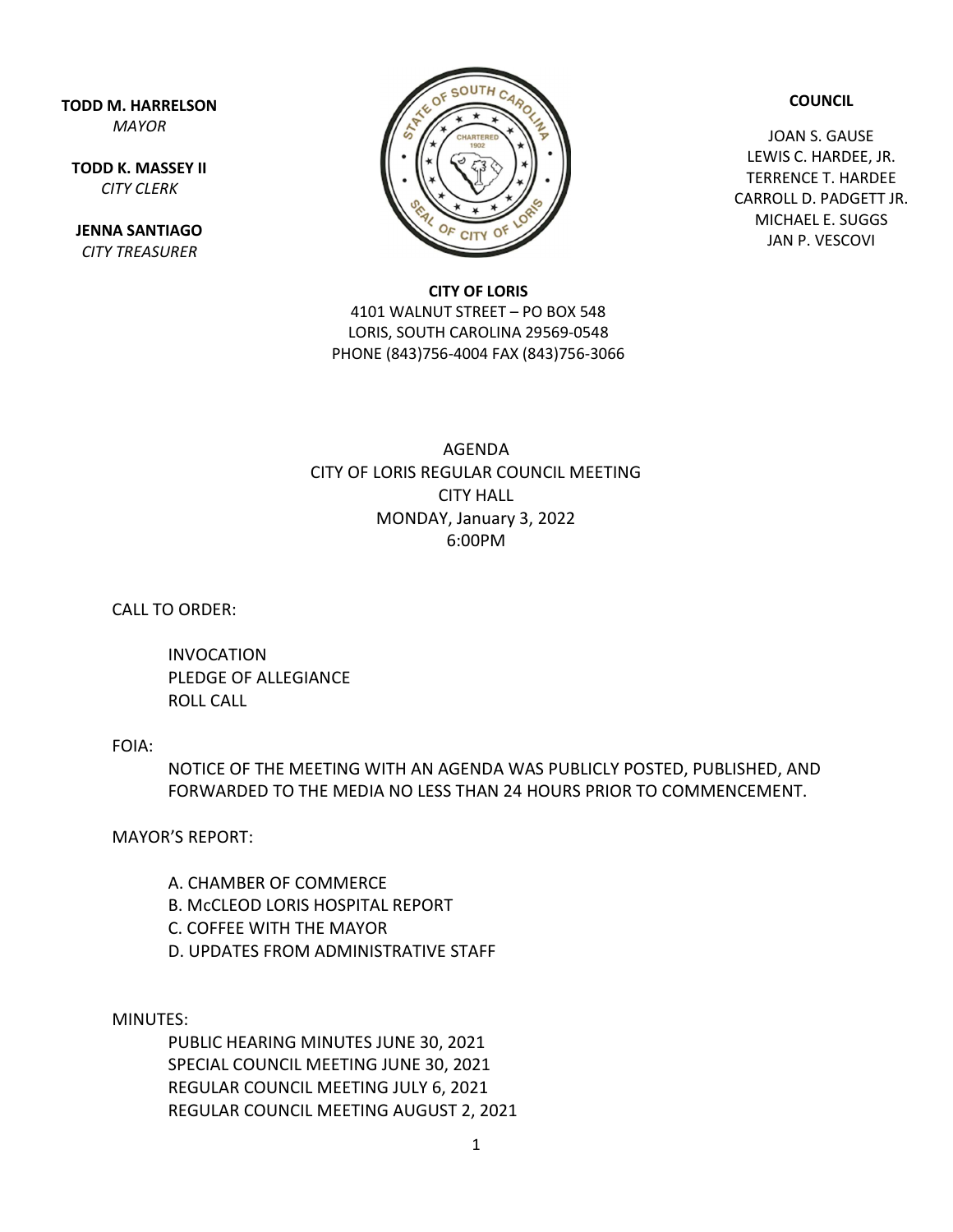REGULAR COUNCIL MEETING SEPTEMBER 7, 2021 SPECIAL COUNCIL MEETING SEPTEMBER 16, 2021

COMMITTEE REPORTS:

 FINANCE / ADMINISTRATION COMMITTEE -VERBAL PUBLIC SAFETY COMMITTEE- VERBAL INFRASTRUCTURE COMMITTEE – VERABL COMMUNITY PROGRAMS COMMITTEE – VERBAL

BUSINESS:

- A. COUNCIL WILL DISCUSS THE QUICK CLAIM DEED TO CHARLIE TODD.
- B. COUNCIL WILL DISCUSS THE VACANT CITY ADMINISTRATOR POSITION AND CONTRACT.
- C. COUNCIL WILL DISCUSS PUTTING GPS TRACKING DEVICES ON CITY OWNED VEHICLES.
- D. COUNCIL WILL REVIEW THE PURCHASE OF HENIFORD PROPERTY TO EXPAND THE CITY OF LORIS RECREATION FACILITY.
- E. COUNCIL WILL DISCUSS FOUR SEPARATE ANNEXATION PETITIONS INVOLVING PROPERTY ON VIRGINIA DR AND ON HWY 701.
- F. APPOINT MAYOR PRO TEMPORE.
- G. COUNCIL WILL DISCUSS THE OLD HIGH SCHOOL.

EXECUTIVE SESSION:

DISCUSSION OF PERSONNEL AND CONTRACTUAL MATTERS

NOTICE: ACTION MAY BE TAKEN ON MATTERS DISCUSSED IN EXECUTIVE SESSION

DEPARTMENTAL REPORTS:

- A. PUBLIC WORKS- WILL BE VERBALLY PROVIDED
- B. CODE ENFORCEMENT- WILL BE VERBALLY PROVIDED
- C. RECREATION DEPARTMENT- WILL BE VERBALLY PROVIDED
- D. POLICE DEPARTMENT- ATTACHED
- E. FIRE DEPARTMENT- VERBALLY

PUBLIC AND PRESS COMMENTS:

ADJOURNMENT: